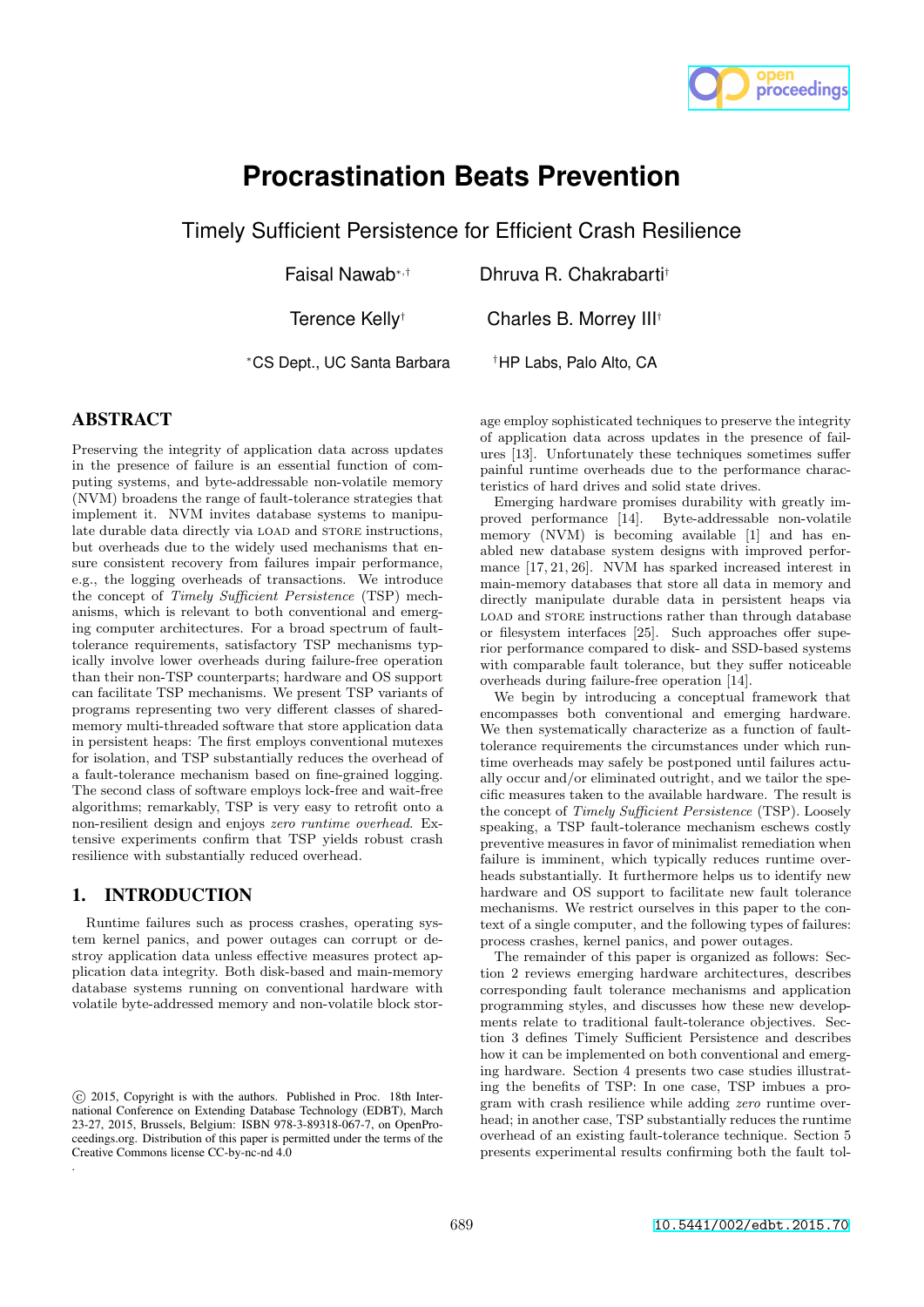erance properties and performance advantages of TSP in our two case studies, and Section 6 concludes with a discussion.

### 2. NEW HARDWARE & SOFTWARE

Database management systems are designed to survive severe failures, e.g., power outages. When they run on conventional hardware with volatile DRAM memory, they must therefore write data to block-addressed storage devices, which perform poorly for random writes. Write-ahead logging and grouping partially mitigate the storage I/O bottleneck [13]. The need to synchronously commit such writes to block storage may limit overall database performance to storage bandwidth [10]. Solid state drives (SSDs) enable databases with improved performance compared with diskbased designs [19]. However, SSDs still suffer from the same fundamental drawback as HDDs: both kinds of storage devices require databases to synchronously commit data via a relatively slow block I/O interface [19]. Main-memory databases are optimized for the case where all data fits in memory [22]. To this end, systems such as HBase [9] and Silo [24] redesign recovery and locking mechanisms so as to minimize the impact of these bottlenecks. However, mainmemory databases that have not been re-architected for the case that all data fits in durable memory still suffer from the I/O bottleneck of persisting on stable storage. Traditional filesystems running on conventional hardware provide an alternative means of manipulating durable data, but they suffer the same storage bottlenecks that afflict databases [4].

Byte-addressable non-volatile memory (NVM) has recently become available. Conventional DRAM is approaching density scaling limits [1], and the most promising replacement technologies—phase change memory, spin-torque transfer memory, and memristors—all happen to be nonvolatile [26]. If any of these technologies architecturally supplants or supplements DRAM it will provide inherently nonvolatile random-access memory (NVRAM). Meanwhile, hybrid DRAM/flash memory DIMM packages backed by batteries or supercapacitors (NVDIMMs) implement NVM by persisting the contents of DRAM to flash when power is lost [14]. Non-volatile CPU caches have been proposed to complement NVM [28]. Another way to preserve the contents of volatile DRAM across utility power outages is to fail over to an uninterruptible power supply, a traditional building block of fault-tolerant systems [12]. Regardless of the underlying technology, all forms of NVM share several advantages over block-addressed storage devices. NVM is installed on the memory bus and enjoys access latencies and bandwidth comparable to DRAM. NVM is accessed at cache-line granularity via load and store instructions. In contrast to the relatively coarse, slow, mediated updates offered by database and file systems atop block storage devices, NVM enables fast, fine-grained, direct updates by application software.

The potential of NVM has been explored in the context of disk-based and main-memory databases [17, 21, 26] and filesystems [5]. However the arrival of new forms of NVM has also renewed interest in a style of application programming that has long been possible but that has remained outside the mainstream until recently. Since the days of MULTICS, some operating systems have offered application programs the *illusion* that LOAD and STORE instructions operate upon durable data [6]; file-backed memory mappings provide this illusion on modern POSIX systems [23]. Atop such mechanisms it is possible to layer higher-level abstractions ranging from straightforward persistent heaps [18] to sophisticated object databases [27].

Compared with the more mainstream approach in which applications manipulate durable data via filesystem or database interfaces, the "NVM style" of direct manipulation offers several attractions. The most obvious is that in-memory data structures and algorithms are sometimes more convenient and more natural than the storage-oriented alternatives. A related issue is that translating between inmemory and serial data formats can be cumbersome. Translation between serial and in-memory formats can also be slow and error-prone; parsers, for example, are notorious for harboring bugs.

Supporting fault-tolerant "NVM-style programming" in the age of genuine NVM presents interesting new opportunities and challenges. Failures that abruptly terminate program execution can leave application data in NVM in an inconsistent state, so the challenge is to ensure that recovery can always restore consistency to data that survives the failure. Recent research has proposed transactional updates of persistent heaps, where transactions are defined either explicitly by the programmer [25] or are automatically inferred from the target program's use of mutual exclusion primitives [2, 3]. In the latter approach, synchronously flushing UNDO log entries to NVM immediately before store instructions execute enables recovery code to roll back transactions as necessary to restore the persistent heap to a consistent state, and such synchronous flushing adds noticeable overhead during failure-free operation.

Fortunately, some characteristics of emerging hardware work to our advantage when addressing specific kinds of failures. For example, the time and energy costs of flushing volatile CPU cache contents to the safety of NVM are miniscule compared to the corresponding costs of evacuating data in volatile DRAM to block storage [14]—a crucial difference that helps enormously if we must quickly panichalt a faulty OS kernel. In general, the key to finding the best designs for meeting given fault-tolerance requirements on emerging hardware is to systematically consider the costs of moving data out of harm's way and to devise contingency plans that replace burdensome migrations during failure-free operation with guarantees of last-minute rescue. We shall see that emerging architectures sometimes reward procrastination handsomely.

## 3. TIMELY SUFFICIENT PERSISTENCE

Application requirements must distinguish tolerated failures from non-tolerated failures. Process crashes and kernel panics resulting from software or hardware errors are frequently placed in the former category, as are power outages. Application requirements must furthermore specify what subset of *critical* application data must survive tolerated failures. For example, requirements might declare that the entire state of a process is critical; more selective requirements might instead deem the process heap to be critical but permit thread execution stacks to be lost. Requirements might even designate different fault tolerance requirements for different subsets of application data. Requirements must also distinguish between fail-stop failures that abruptly halt process/thread execution and failures that first corrupt ap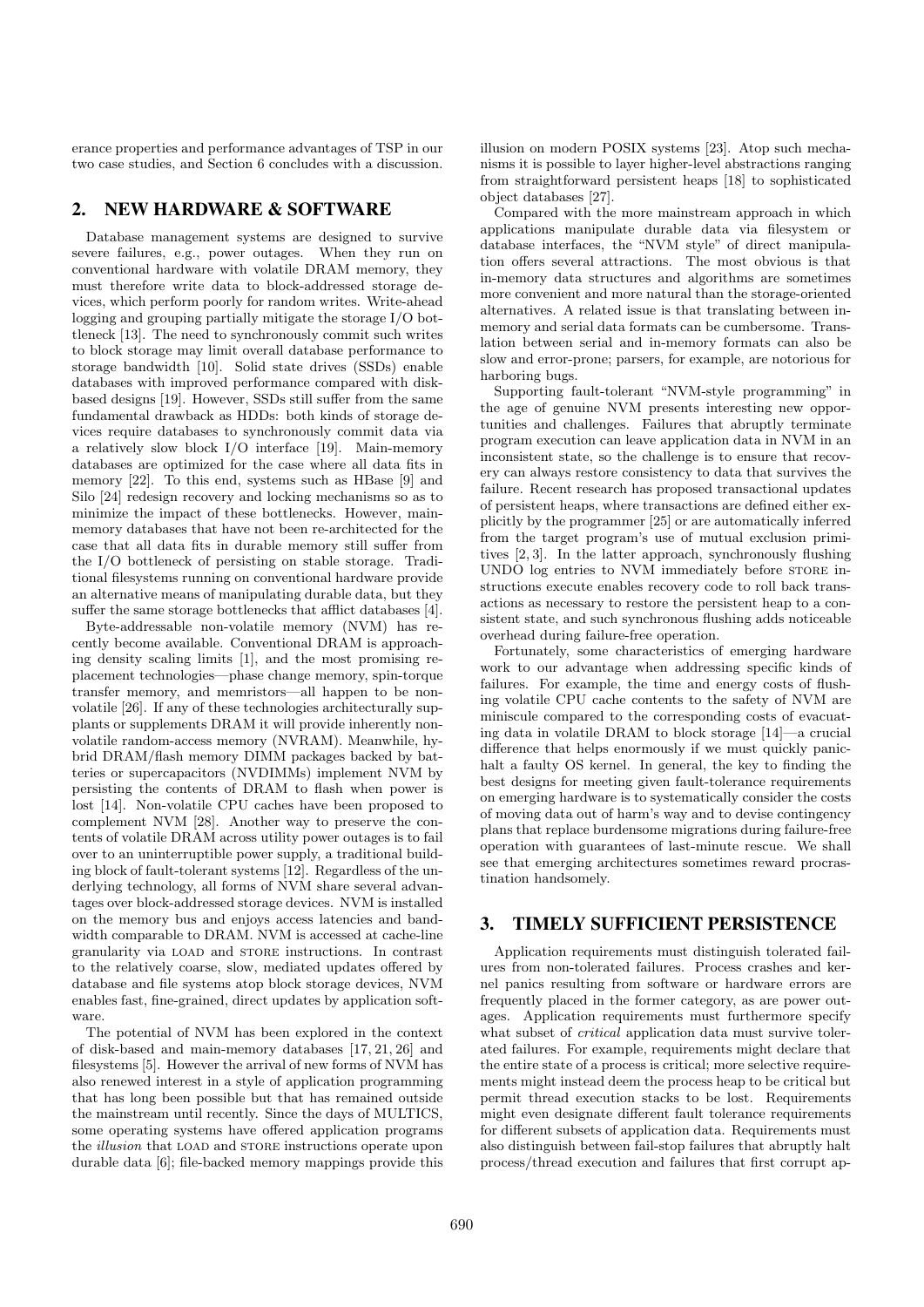plication data. For example, when a process on a POSIX system receives a SIGKILL signal, all threads merely halt; the same is sometimes true when a process triggers a trap, e.g., by executing illegal instructions. By contrast, memory corruption errors in  $C/C++$  programs often corrupt critical application data.

Fault-tolerance strategies typically move data from places where tolerated failures threaten corruption or destruction to places beyond the reach of tolerated failures; we respectively refer to such locations as *vulnerable* and *safe*. Safety can be defined only with respect to fault-tolerance requirements and is orthogonal to hardware characteristics such as volatility. For example, ordinary volatile DRAM can be safe with respect to process crashes, but even hard disks may be deemed vulnerable if we must tolerate catastrophes that wipe out entire data centers. Finally, we must ask whether we have adequate notice of tolerated failures to move critical data from vulnerable locations to safe ones. If so, we may seek improved performance while still meeting faulttolerance requirements by trading runtime guarantees that critical data *is* in a safe location for guarantees that the data *will be moved to safety* should the need ever arise.

*Timely Sucient Persistence* (TSP) describes faulttolerance mechanisms that make such tradeoffs. A TSP design satisfies its requirements by moving a *minimal* amount of data (typically only critical data) to a location that is *adequately* safe (typically no safer) and does so in a *timely* manner (typically "just in time"). For example, Whole System Persistence [14] is an ingenious two-stage TSP design that protects the entire state of a computer from power outages by flushes the contents of volatile CPU registers and caches into volatile DRAM using residual energy stored in the system power supply and then evacuating the contents of DRAM into flash storage using energy stored in supercapacitors. This design completely avoids any overhead during failure-free operation. Presently we shall consider other TSP designs that tolerate a wider range of failures (e.g., due to software errors), that protect critical data more selectively, and that offer similarly attractive performance.

In our experience it is instructive to ask simple questions about the minimum support needed to satisfy given fault tolerance requirements—if only just barely—and to ask what "hidden" support may be present in the hardware and systems we are already using. Such exercises have more than once led the authors to insights that in turn informed improved TSP designs that, in retrospect, had been right under our noses but that we had overlooked before we began to seek TSP solutions explicitly. For example, consider the requirement that critical data that is explicitly placed in memory allocated through a special interface must survive process crashes only. A naïve approach might begin with the observation that physical memory allocated to a process is promptly reclaimed by the OS when the process crashes, with no opportunity for the process to rescue its contents. This line of reasoning might then conclude that crash tolerance in this context requires preemptively (and perhaps synchronously) committing data to durable media during failure-free operation.

A better approach begins by asking what minimal degree of "durability" suffices to survive process crashes: POSIX calls it "kernel persistence," and files in memory-backed filesystems have this property. We then consider what happens when such a file is memory mapped into the address

space of a process that STOREs data into the mapping region and then crashes. The modified physical memory page frames corresponding to the mapping are also pages in the backing file and are *not* reclaimed by the OS when the process crashes. Furthermore stored data in the CPU cache at the time of the crash will eventually be evicted into the memory-backed file and meanwhile will be visible from the cache to any process that reads the file. Therefore if the process places critical data in memory corresponding to a memory-mapped file from a DRAM-backed file system, following a crash the file will contain all data stored by the process up to the instant of the crash, and we obtain this guarantee with no overhead during failure-free operation. (Our technical report provides additional detail and references on the interaction between process crashes and filebacked memory mappings [15].) Of course, additional measures may be required to ensure that application data stored in the file can be restored to a consistent state following a crash; we consider two different ways of ensuring consistent recoverability in Section 4. The important point is that seeking a TSP solution has gotten us halfway to our goal with zero runtime overhead.

Different kinds of failures call for different TSP designs. If we are required to tolerate kernel panics, for example, we must arrange for the dying OS to flush volatile CPU caches to memory. This suffices to meet the requirement if memory is non-volatile (or if the machine architecture preserves the contents of memory across "warm reboots" [16]). If memory is volatile and is not preserved across OS re-starts, the contents of memory must be written to stable storage before the panic'd OS shuts down the machine. An HP team has implemented the required support in the Linux kernel's panic handler, which required a relatively small amount of straightforward code. Power outages admit a spectrum of TSP designs ranging from mundane uninterruptible power supplies to sophisticated and resourceful strategies for storing and scrounging just enough energy to rescue critical data [14]. Emerging non-volatile memories can dramatically reduce the time and energy cost of keeping a machine running long enough to rescue critical data after utility power fails.

Conventional relational database management systems allow the user to trade consistency for performance via configuration parameters. For example, serializability and snapshot isolation offer different performance and consistency guarantees. TSP designs provide a wider range of applications with analogous tradeoffs among failure toleration requirements, hardware and system software support, and performance during failure-free operation.

## 4. CASE STUDIES

We now consider in detail two approaches to ensuring consistent recovery of application data in multi-threaded programs that manipulate persistent heaps via CPU load and store instructions. Both approaches share several features in common: the programming model is convenient, familiar, and readily implementable in mainstream programming languages such as  $C++$ ; the programmer obtains access to address space regions backed by durable media via a conventional memory allocation interface (e.g., malloc for  $C/C++$ ; and the programmer assists recovery by ensuring that all live application data in the persistent heap are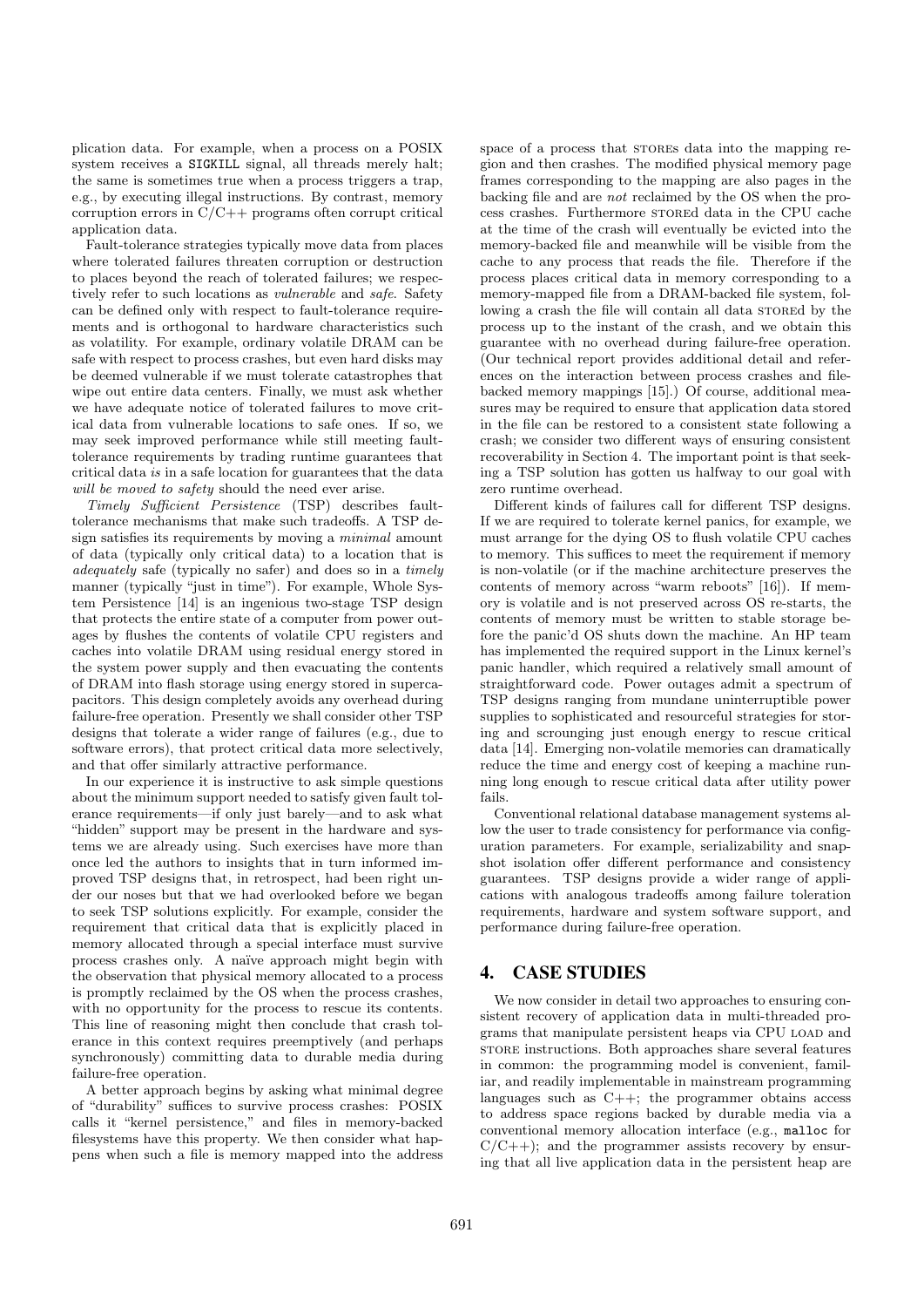reachable from a heap-wide root pointer manipulated via simple get\_root() and set\_root() interfaces. Finally, in both approaches the application programmer must ensure that concurrent threads access shared data in an orderly manner, free of data races and other concurrency bugs. In one of our approaches, multithreaded isolation depends upon conventional synchronization primitives (e.g., Pthread mutexes); the other relies upon non-blocking algorithms. We describe how TSP enables both kinds of multithreaded software to ensure consistent recovery of the persistent heap without high-latency CPU cache flushing during failure-free operation.

Implementations of both approaches on emerging architectures featuring NVRAM or NVDIMM memory offer substantial advantages, but implementation on conventional hardware (volatile DRAM and block-addressed storage) is also possible. To tolerate process crashes only, it suffices to ensure that the persistent heap is backed by a memorymapped file in an ordinary filesystem or even a file in a DRAM-backed file system (e.g, /dev/shm). To tolerate kernel panics, the kernel must flush volatile CPU caches to memory; if the latter is volatile, memory regions corresponding to persistent heaps must be written to durable storage. To tolerate power outages, sufficient standby power must be available to flush CPU caches and move persistent heap data to durable media. As noted in Section 1, NVRAM and NVDIMMs dramatically reduce the time and energy cost of tolerating both kernel panics and power outages.

Sections 4.1 and 4.2 describe the principles underlying the two approaches; Section 5 describes corresponding implementations and our empirical evaluation of their correctness and performance overheads.

## 4.1 Zero-Overhead Atomic Updates

This section presents the remarkable observation that a well-known class of multi-threaded *isolation* mechanisms, together with TSP, guarantee *consistent recovery* from crashes without the need for any additional mechanisms or precautions whatsoever.

Following the terminology of Fraser & Harris [8], we say that an algorithm that ensures orderly multi-threaded access to shared in-memory data is *non-blocking* if the suspension or termination of any subset of threads cannot prevent remaining active threads from continuing to perform correct computation. Non-blocking algorithms cannot employ conventional mutual exclusion because a mutex held by a terminated thread will never be released, which prevents all surviving threads from accessing data protected by the mutex. Threads in non-blocking algorithms typically employ atomic CPU instructions such as compare-and-swap to update shared memory while precluding the possibility that other threads may observe inconsistent states of application data. *Lock-free* algorithms, a special case of non-blocking algorithms, offer the stronger guarantee that forward progress occurs even in the presence of contention for shared data. *Wait-freedom* is yet a stronger guarantee that a bounded number of operations is needed to complete an operation. All wait-free algorithms are lock-free. We employ lock-free and wait-free sub-species of non-blocking algorithms, using the latter term for brevity. One additional definition helps us to reason about the effects of crashes: Following Pelley et al. [20], we imagine a thread called the *recovery observer* that is created at, and observes the state of program memory

at, the instant when all other threads in a program abruptly halt due to a crash.

Consider a program whose application-level data resides in a persistent heap and is manipulated with a non-blocking algorithm. The heap is furthermore updated in TSP fashion, i.e., in the event of a crash due to any tolerated failure, data in volatile locations (e.g., CPU caches or DRAM) will be flushed to durable media (NVRAM/NVDIMMs or stable storage) as necessary. We shall see that under these assumptions, a crash cannot prevent consistent recovery of the application data in the persistent heap.

Consider a crash that abruptly terminates all of the program's threads. We imagine a recovery observer created at the instant of the crash and consider its view of memory. Thanks to TSP, practical/implementable recovery code will have precisely the same view of memory as our hypothetical recovery observer. In particular, TSP ensures that the state of recovered memory will reflect a strict prefix of the STORE instructions issued by the terminated threads. By definition of non-blocking algorithm, the termination of the program's threads by the crash cannot prevent the recovery observer from making correct progress based on its view of memory, regardless of what the recovery observer intends to do. In particular, the recovery observer may traverse application data in the persistent heap by starting at the heap's root pointer; again by the definition of non-blocking algorithm, the recovery observer will never thereby encounter corrupt or inconsistent application data. Identical reasoning applies to any number of recovery observers, which collectively could resume correct execution from the consistent state of application data that they find in the persistent heap.

The main advantage of the approach outlined above is that it requires relatively little additional effort for the class of software to which it applies. Unlike whole-system persistence (WSP) [14], our technique does not simply resume thread execution where a crash suspended it—which would be fine for power outages but which isn't the right remedy for crashes induced by software bugs. Instead, we require application code to resume execution from a consistent state of the persistent heap. However our technique is potentially applicable to a broader range of failures, including not only the power outages handled by WSP but also software failures including kernel panics and process crashes, so long as the failures do not corrupt the persistent heap. One restriction of the approach outlined above is the requirement that applications manipulate data in persistent heaps exclusively via non-blocking algorithms. Such algorithms may offer excellent performance, but they are less general, more complex, and less widely used than alternative approaches. We now consider how TSP enables efficient support for consistent recoverability in a much wider class of software.

## 4.2 Mutex-Based Software

Atlas is a system that employs compile-time analysis and instrumentation, run-time logging, and sophisticated recovery-time analysis to imbue conventional mutex-based multithreaded software with crash resilience [2,3]. Atlas operates upon multi-threaded programs that correctly employ mutexes to prevent concurrency bugs and ensure appropriate inter-thread isolation but that take no measures whatsoever to ensure consistent recovery from durable media. Atlas is nearly transparent, requiring minimal changes to target programs: durable data must reside in a persistent heap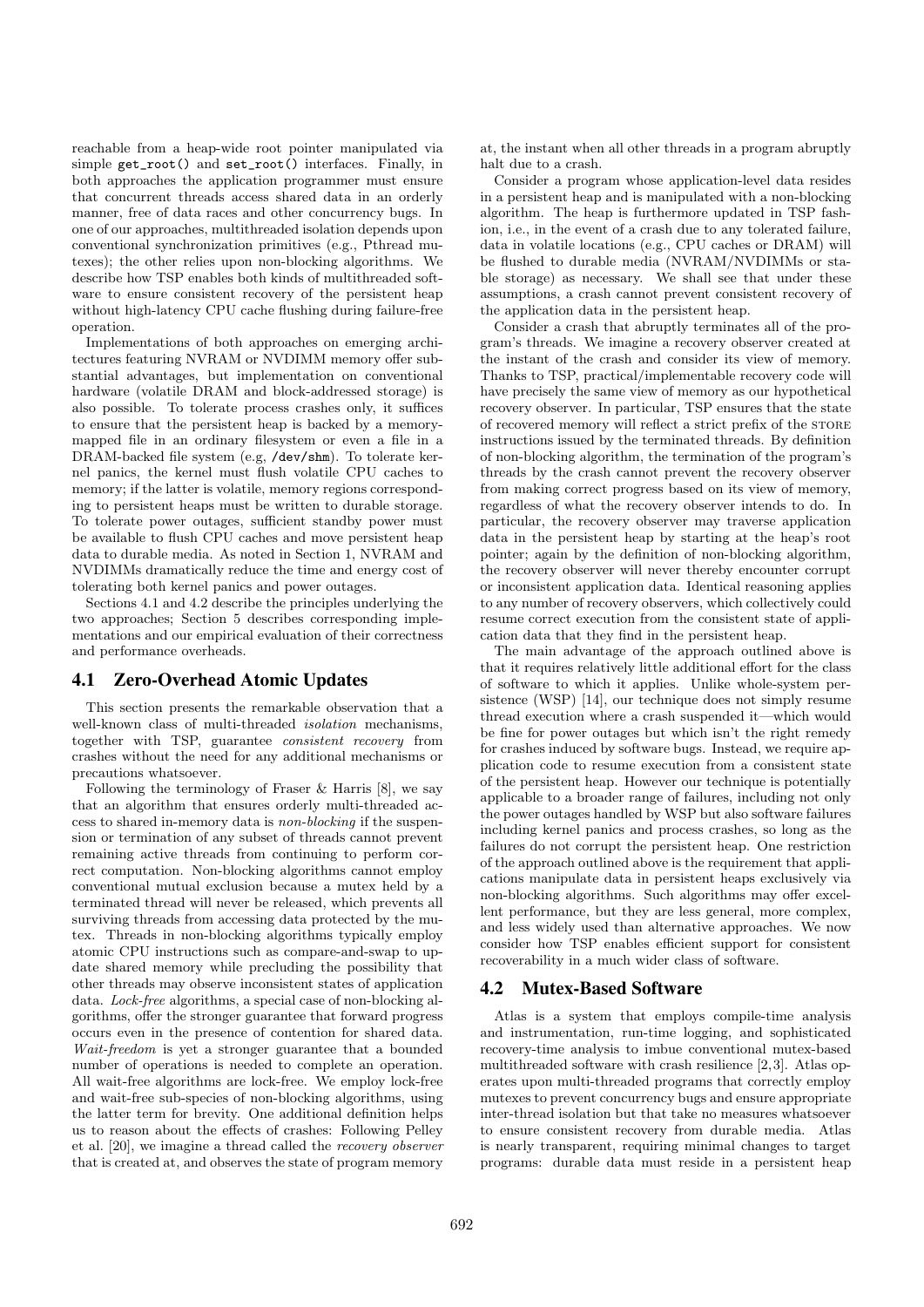and all active data structures in the persistent heap must be reachable from the persistent heap's root pointer. Atlas guarantees that recovery will restore the persistent heap to a consistent state and that crashes cannot corrupt the integrity of data within it. We explain how TSP improves performance during failure-free operation after briefly reviewing the workings of Atlas; previous publications supply the details [2, 3].

Atlas leverages the fact that shared heap data may be modified within critical sections protected by mutexes and assumes that each outermost critical section (OCS) in the target program both finds and leaves the heap in a consistent state according to application-level integrity criteria. Therefore each OCS represents a bundle of changes to the persistent heap that should be applied failure-atomically. Atlas instruments target programs with logging mechanisms to ensure that an OCS interrupted by a crash can be rolled back during recovery. Furthermore, subtle interactions among OCSes can produce situations where OCSes that completed *prior* to a crash must nonetheless be rolled back upon recovery (see Section 2.3 of [2]); Atlas recovery code correctly handles such situations. Finally, it is possible for crashes to cause Atlas-fortified software to leak memory; Atlas recently incorporated a recovery-time garbage collector to reclaim leaked memory.

Compared with the approach to consistent recovery of programs that employ non-blocking algorithms described in Section 4.1, Atlas offers several advantages: Atlas operates upon more general classes of software that employ familiar isolation mechanisms, as opposed to more restricted and much more esoteric non-blocking algorithms. Furthermore, because Atlas rolls back critical sections interrupted by crashes, it can tolerate failures that cause data corruption within such critical sections; thus Atlas-fortified software is robust against a wider range of failures.

Timely Sufficient Persistence brings substantial performance benefits to Atlas-fortified software. Atlas employs undo logging at run time to retain the ability to roll back OCSes during recovery: Before allowing a STORE instruction in the target program to alter a persistent heap location for the first time in an OCS, Atlas first adds an entry to its UNDO log. If TSP is not available, Atlas must *synchronously* flush the UNDO log entry from the CPU cache into memory before allowing the STORE to occur. This synchronous flushing adds considerable overhead beyond the unavoidable Atlas overhead of logging. However if TSP is available, synchronously flushing CPU caches is no longer necessary because TSP guarantees that recovery will read the most recent state of all persistent memory locations, regardless of what tolerated failure has occurred. The details of how TSP delivers on this guarantee will of course depend on the details of *how* TSP tolerates failures (Section 3).

### 5. EXPERIMENTS

We performed fault-injection experiments to confirm that both of the approaches described in Section 4 do indeed ensure consistent recovery of persistent heap data. We also measured the overhead of the logging required by Atlas (Section 4.2) and of the failure-free cache flushing that Atlas would require if TSP were not available. Previously published experiments applying Atlas to real applications (OpenLDAP and memcached) and benchmarks (Splash2)

have shown a  $3\times$  performance overhead of logging alone and  $5\times$  overhead when both logging and synchronous flushing are enabled [3]. The more recent results in Section 5.2 below extend and confirm our earlier findings.

#### 5.1 Map Interface & Implementations

Our experiments employ two different multi-threaded implementations of the familiar "map" interface, i.e., a local key-value store that in the present case maps integer keys to integer values. We divide the key space into a small lower range *L* used for integrity checks and the remaining much larger higher range *H*. Each thread  $t \in [1 \dots T]$  maintains in the map two private counters indexed with keys *c*1*,t* and  $c_{2,t}$  in  $L$ . Iteration  $i$  of the main loop of each worker thread performs three steps as atomic and isolated operations: it first sets the value associated with  $c_{1,t}$  to  $i$ , then increments the value associated with a key drawn with uniform probability from  $H$ , then sets the value associated with  $c_{2,t}$  to *i*. The correctness invariants of the map are the following two inequalities:

$$
\sum_{t=1}^{T} c_{1,t} - \sum_{t=1}^{T} c_{2,t} \leq T \tag{1}
$$

$$
\sum_{t=1}^{T} c_{1,t} \geq \sum_{\text{key } k \in H} \text{map}[k].\text{value} \geq \sum_{t=1}^{T} c_{2,t} \quad (2)
$$

Our non-blocking map implementation is based on a lockfree skip list by Herlihy & Shavit [11]. We employ a mature and stable C implementation by Dybnis that is believed to be bug-free [7]. We wrote our own mutex-based map implementation in C. It employs a separate-chaining hash table and moderate-grain locking (one mutex per 1000 buckets).

Our fault-injection methodology mimics the effects of a sudden process crash caused by an application software error, e.g., a segmentation violation, illegal instruction, or integer divide-by-zero. We abruptly and simultaneously terminate all threads in a running process by sending the process a SIGKILL signal, which cannot be caught or ignored. Recovery code then attempts to locate the map in the persistent heap by starting from the heap's root pointer, traverse the contents of the map, and verify the integrity of the map by testing the invariants of Equations 1 and 2.

#### 5.2 Results

Both our map implementations recovered completely successfully after hundreds of injected process crashes, consistent with previous findings concerning Atlas [3] and with the reasoning in Section 4.1. Similar results would occur under other kinds of non-corrupting failures.

We measured the performance of four variants of our map implementations, where the metric used is "total number of iterations of all worker threads per second" (recall from Section 5.1 that each iteration performs three atomic operations). The throughput of our native unmodified mutexbased code is compared with two Atlas-fortified variants of the same code, one with UNDO logging alone and one with both logging and synchronous CPU cache flushing. We can thus quantify the overhead of logging alone, which is sufficient for consistent recovery if TSP is available, and of synchronous flushing, which is necessary for consistent recovery if TSP is not available. We include the performance of the non-blocking map for completeness, noting that com-